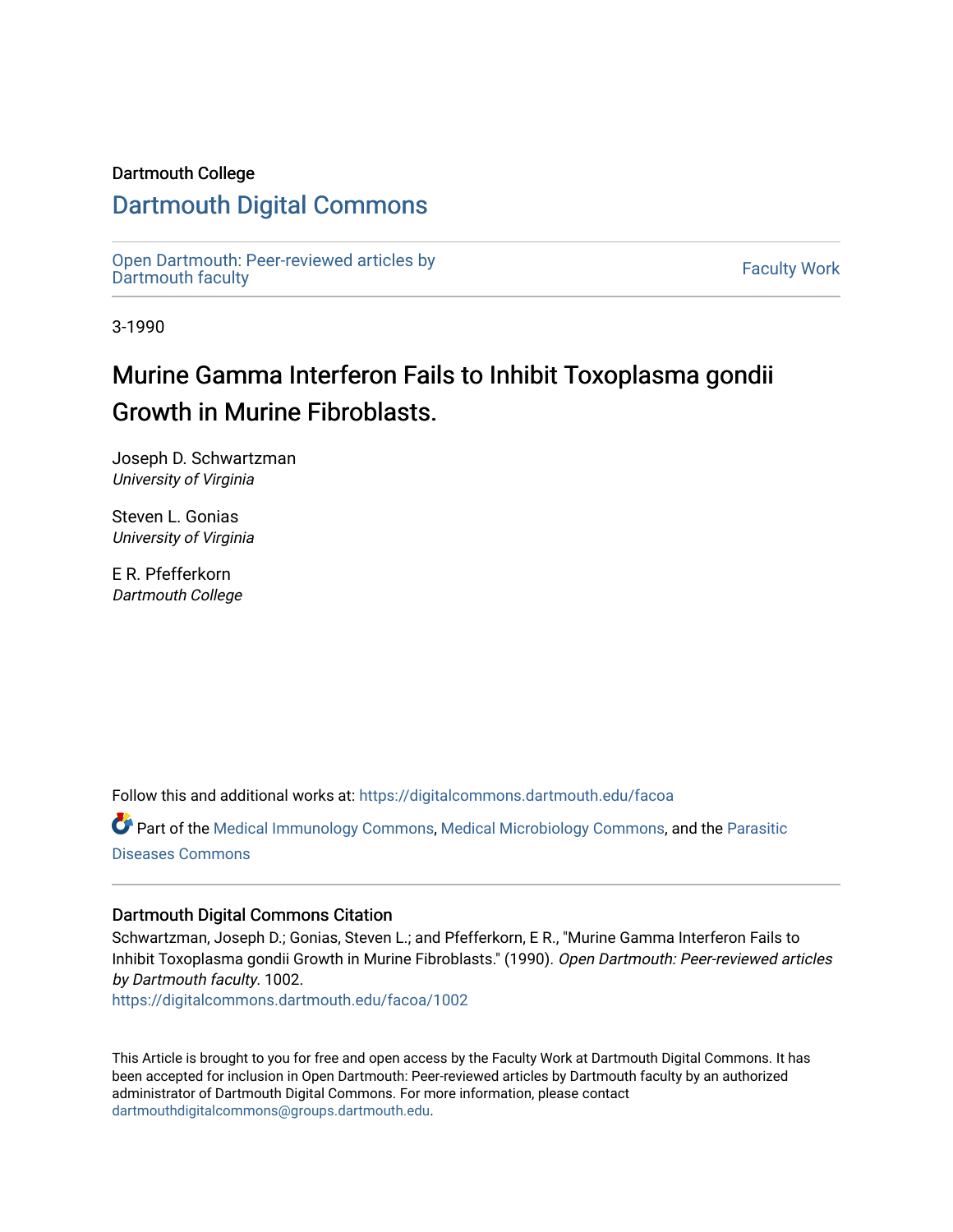## Murine Gamma Interferon Fails To Inhibit Toxoplasma gondii Growth in Murine Fibroblasts

JOSEPH D. SCHWARTZMAN,<sup>1,2\*</sup> STEVEN L. GONIAS,<sup>1,3</sup> AND E. R. PFEFFERKORN<sup>4</sup>

Departments of Pathology,<sup>1</sup> Medicine,<sup>2</sup> and Biochemistry,<sup>3</sup> University of Virginia School of Medicine, Charlottesville, Virginia 22908, and Department of Microbiology, Dartmouth Medical School, Hanover, New Hampshire 03756<sup>4</sup>

Received 13 October 1989/Accepted 24 November 1989

Although treatment of human macrophages or fibroblasts with human gamma interferon results in the inhibition of intracellular Toxoplasma gondii, murine gamma interferon stimulated only murine macrophages, not murine fibroblasts, to inhibit T. gondii. This species difference may be important in understanding the control of acute and chronic toxoplasmosis.

Gamma interferon  $(IFN-\gamma)$  is a multifunctional molecule with species-specific immunomodulation and antiviral and antiprotozoal activities which likely function by different mechanisms (6). The mechanism of IFN- $\gamma$  antiviral activity has been at least partially defined (6). It has been suggested recently that IFN- $\gamma$  is the key factor in the in vivo control of Toxoplasma gondii in the mouse  $(16)$ . Human IFN- $\gamma$  has been shown to inhibit T. gondii in both human macrophages (5) and human fibroblasts (10). The mechanism of inhibition of T. gondii growth in human fibroblasts is the induction of an indoleamine 2,3-dioxygenase which degrades tryptophan and starves the obligate intracellular parasite (7, 10). The antitoxoplasma state induced by IFN- $\gamma$  in human macrophages may be similar, or other mechanisms may be involved. We have examined the effect of murine recombinant IFN- $\gamma$  on the growth of intracellular T. gondii in mouse fibroblasts and found that this IFN- $\gamma$  does not suppress intracellular growth and does not induce indoleamine 2,3 dioxygenase in these cells.

Murine IFN- $\gamma$  produced in *Escherichia coli* was donated by Schering Corp. as part of the American Cancer Society Program on Interferon Research. IFN- $\gamma$  batch 18563-051 was dissolved in <sup>5</sup> mM Tris hydrochloride-0.25 M NaCl-0.05% 2-mercaptoethanol-50% glycerol, pH 7.4, and stored at  $-20^{\circ}$ C at a final concentration of 0.6 mg/ml. The N terminus of the IFN- $\gamma$  was Cys-Tyr-Cys. The IFN- $\gamma$  was assayed for antiviral activity by its ability to prevent lysis of L-929 cells or primary ICR mouse fibroblasts by vesicular stomatitis virus and was found to be equivalent to 1.0 U/ng when compared with National Institute of Allergy and Infectious Disease international reference murine IFN- $\gamma$  (National Institutes of Health catalog no. GgO2-901-533).

T. gondii isolates of the recloned RH strain were grown in human foreskin fibroblasts as described previously (11). For assay of interferon effect, parasites just released from host cells were counted in a hemacytometer; approximately  $5 \times$ <sup>104</sup> PFU were transferred to 4-cm2 monolayers of L-929 or normal ICR mouse fibroblasts that had been treated for 24 h with various concentrations of IFN- $\gamma$  diluted in RPMI 1640 (GIBCO Laboratories) supplemented with 2% fetal bovine serum (HyClone Laboratories, Inc.). The parasites were allowed to infect the cells, and the intracellular growth of T. *gondii* was measured by the incorporation of  $[5,6^{-3}H]$ uracil  $(2 \mu\text{Ci/ml}, 48.6 \text{Ci/mmol};$  Dupont, NEN Research Products). The incorporation of this compound is specific for the

parasite and correlates with intracellular growth (12). After 4 to <sup>18</sup> h, the monolayers were lysed in 1% sodium dodecyl sulfate-100 mM uracil in Hanks balanced salt solution and processed for the recovery of acid-precipitable radioactivity as described previously (14).

The degradation of tryptophan by intact cells treated with IFN-y was measured in confluent monolayers grown in 0.3-cm<sup>2</sup> wells. IFN- $\gamma$  and 0.6  $\mu$ Ci of L-[methylene-<sup>14</sup>C] tryptophan (53.5 mCi/mmol; Amersham Corp.) per ml were added to the medium at the same time. Four days later, the medium was analyzed by ascending paper chromatography in 0.1 N HCl and the distribution of radioactivity between tryptophan and kynurenine was determined (9). Indoleamine 2,3-dioxygenase was assayed in sonic extracts of L-929 cells or ICR mouse fibroblasts by a sensitive radiometric procedure that depended on the enzymatic conversion of L- [methylene- $^{14}$ C]tryptophan to  $N-[^{14}C]$ formylkynurenine and subsequent acid degradation of this product to  $[^{14}C]$ kynurenine (13).

Figure <sup>1</sup> shows the results of two representative independent experiments using Schering IFN- $\gamma$  to assay T. gondii inhibition in L-929 cells. Over a broad range of  $IFN-\gamma$ concentrations, there was no statistically significant inhibition of T. gondii growth compared with untreated controls. In other experiments (data not shown), IFN- $\gamma$  concentrations of up to 2,000 U/ml had no inhibitory effect. IFN- $\gamma$ from the same lot assayed on the same cell line in the same medium showed the expected antiviral effect against vesicular stomatitis virus (3).

The induction of indoleamine 2,3-dioxygenase was measured in L-929 cells and ICR fibroblasts. Cultures were treated with up to 2,000 U of IFN- $\gamma$  per ml for 2 days before sonic extracts were prepared. No significant enzyme activity was detected. Both control and  $IFN-\gamma$ -treated cells had activities of <0.05 nmol of N-formylkynurenine/min per mg of protein. In contrast, treatment of human fibroblasts for 2 days with 32 U of human IFN- $\gamma$  per ml raises the enzyme level from undetectable to 1.5 nmol/min per mg of protein (9). Consistent with the inability of IFN- $\gamma$  to induce murine indoleamine 2,3-dioxygenase, we observed no interferoninduced degradation of tryptophan in the medium of L-929 cells treated for 4 days with 200 U of murine IFN- $\gamma$  per ml. Human fibroblasts treated with 4 U of human IFN- $\gamma$  per ml for 2 days show complete degradation of tryptophan in the medium (7). The same lot of  $IFN-\gamma$  had the expected inhibitory effect on intracellular replication of T. gondii in resident peritoneal macrophages of ICR mice that were

<sup>\*</sup> Corresponding author.